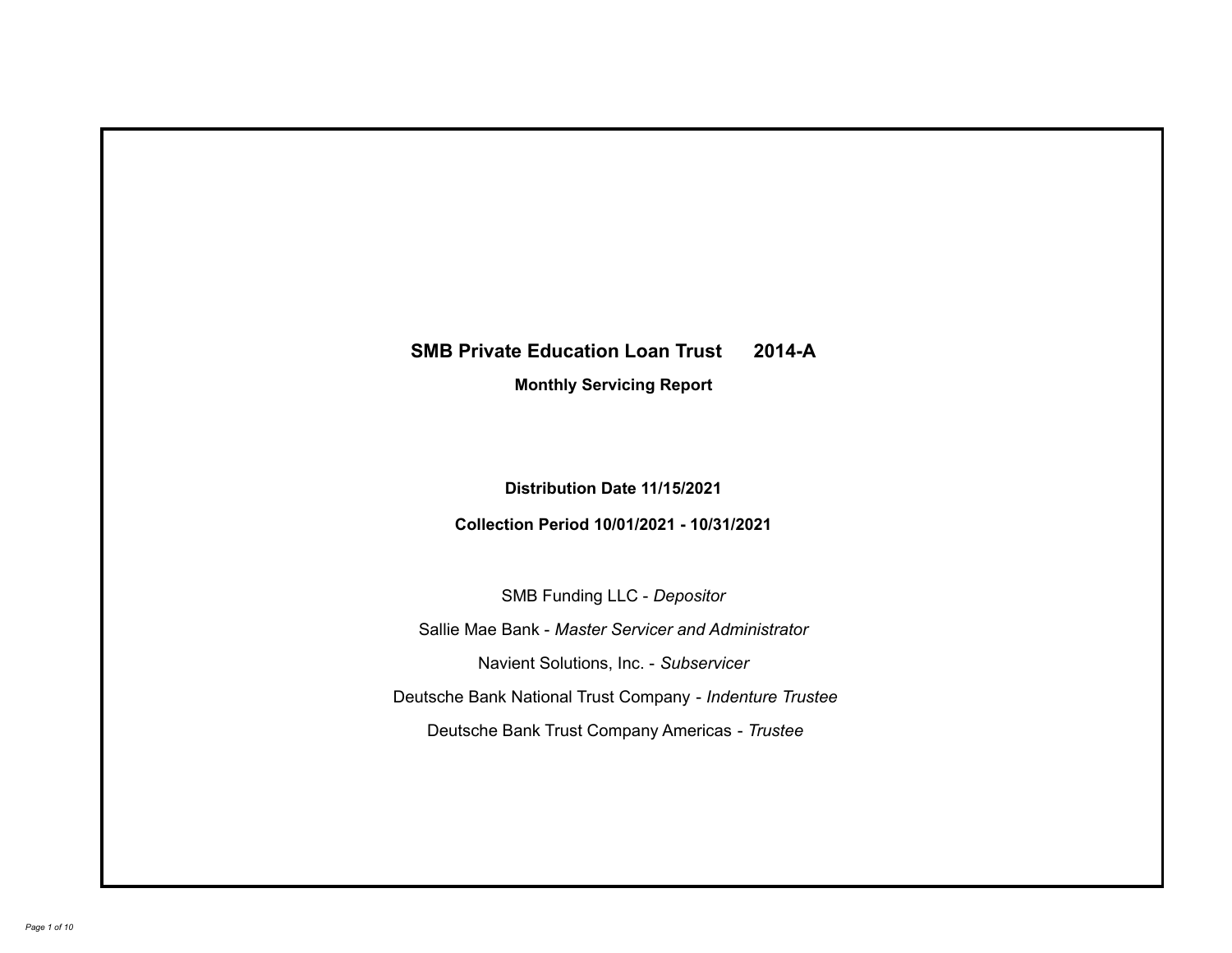| Α | <b>Student Loan Portfolio Characteristics</b>   |                   | 08/07/2014       | 09/30/2021       | 10/31/2021       |
|---|-------------------------------------------------|-------------------|------------------|------------------|------------------|
|   | <b>Principal Balance</b>                        |                   | \$361,523,983.59 | \$122,638,649.41 | \$120,732,022.07 |
|   | Interest to be Capitalized Balance              |                   | 17,313,307.43    | 1,633,209.83     | 1,501,791.06     |
|   | Pool Balance                                    |                   | \$378,837,291.02 | \$124,271,859.24 | \$122,233,813.13 |
|   | Weighted Average Coupon (WAC)                   |                   | 7.81%            | 7.80%            | 7.83%            |
|   | Weighted Average Remaining Term                 |                   | 138.29           | 182.51           | 183.15           |
|   | Number of Loans                                 |                   | 33,555           | 11,225           | 11,041           |
|   | Number of Borrowers                             |                   | 26,651           | 8,819            | 8,681            |
|   | Pool Factor                                     |                   |                  | 0.328034917      | 0.322655177      |
|   | Since Issued Total Constant Prepayment Rate (1) |                   |                  | 6.67%            | 6.60%            |
| B | <b>Debt Securities</b>                          | <b>Cusip/Isin</b> | 10/15/2021       |                  | 11/15/2021       |
|   | A <sub>3</sub>                                  | 784456AD7         | \$45,703,366.88  |                  | \$43,633,087.68  |
|   | B                                               | 784456AE5         | \$36,000,000.00  |                  | \$36,000,000.00  |
|   | $\mathsf{C}$                                    | 784456AF2         | \$42,000,000.00  |                  | \$42,000,000.00  |
|   |                                                 |                   |                  |                  |                  |
| C | <b>Certificates</b>                             | <b>Cusip/Isin</b> | 10/15/2021       |                  | 11/15/2021       |
|   |                                                 | 784456105         | \$100,000.00     |                  | \$100,000.00     |
|   | <b>Excess Distribution</b>                      |                   |                  |                  |                  |
| D | <b>Account Balances</b>                         |                   | 10/15/2021       |                  | 11/15/2021       |
|   | Reserve Account Balance                         |                   | \$958,735.00     |                  | \$958,735.00     |
|   |                                                 |                   |                  |                  |                  |
| E | <b>Asset / Liability</b>                        |                   | 10/15/2021       |                  | 11/15/2021       |
|   | Overcollateralization Percentage *              |                   | 34.25%           |                  | 34.85%           |
|   | Specified Overcollateralization Amount *        |                   | \$42,184,330.00  |                  | \$42,184,330.00  |

\* Based on the Rated debt securities (Class A and Class B Bonds)

(1) Since Issued Total CPR calculations found in monthly servicing reports issued on or prior to September 15, 2015 originally included loans that were removed from the pool by the sponsor because they became ineligible for the pool between the cut-off date and settlement date. On October 5, 2015, Since Issued Total CPR calculations were revised to exclude these loans and all prior monthly servicing reports were restated. *For additional information, see 'Since Issued CPR Methodology' found in section VIII of this report.*

Actual Overcollateralization Amount \* \$42,568,492.36

\$42,600,725.45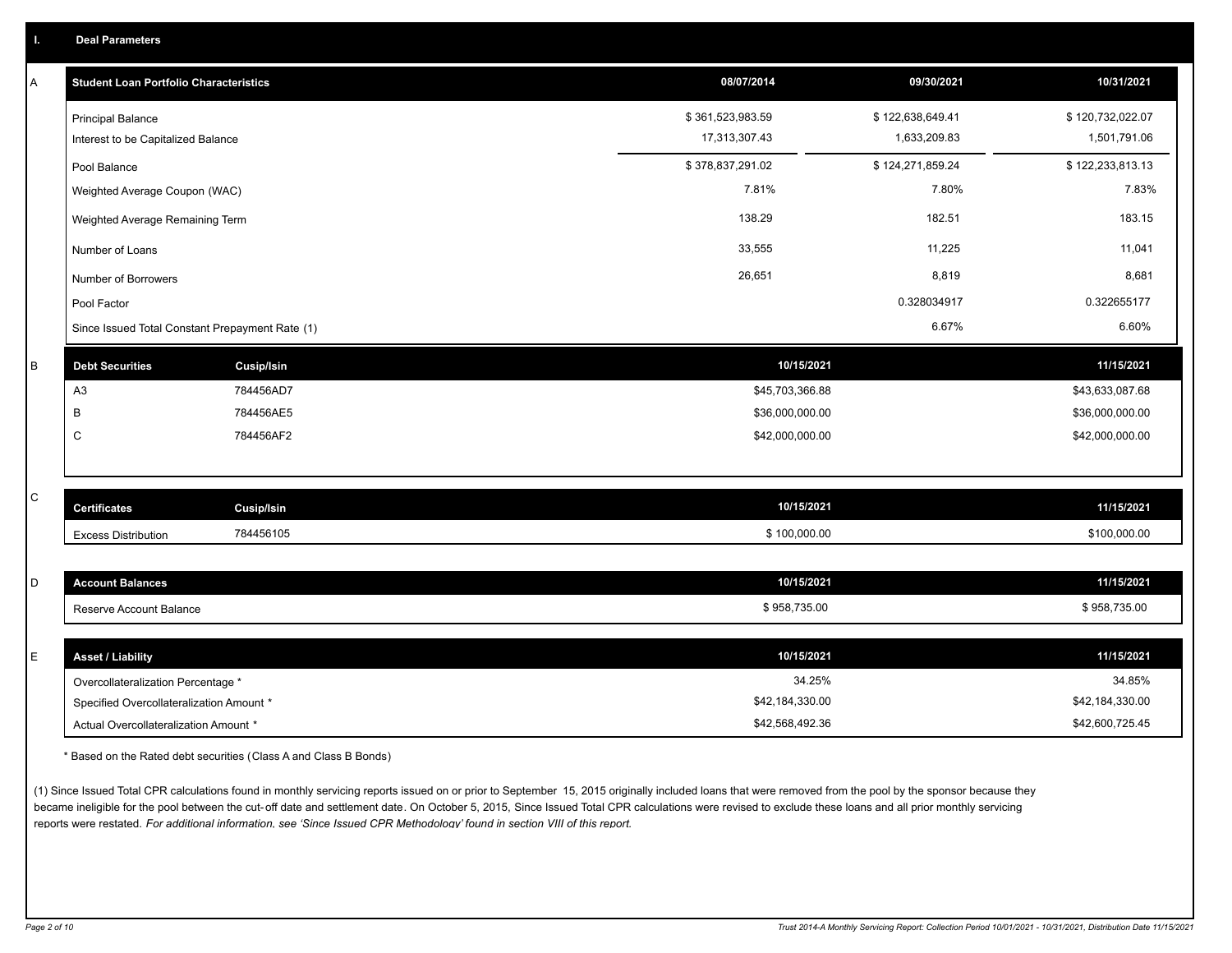### **II. 2014-A Trust Activity 10/01/2021 through 10/31/2021**

| $\mathsf{A}$ | <b>Student Loan Principal Receipts</b> |                |
|--------------|----------------------------------------|----------------|
|              | <b>Borrower Principal</b>              | 2,251,867.65   |
|              | Seller Principal Reimbursement         | 0.00           |
|              | Servicer Principal Reimbursement       | 0.00           |
|              | <b>Other Principal Deposits</b>        | 0.00           |
|              | <b>Total Principal Receipts</b>        | \$2,251,867.65 |

#### B **Student Loan Interest Receipts**

| <b>Total Interest Receipts</b>  | \$624,497.47 |
|---------------------------------|--------------|
| <b>Other Interest Deposits</b>  | 4,725.83     |
| Servicer Interest Reimbursement | 0.00         |
| Seller Interest Reimbursement   | 0.00         |
| <b>Borrower Interest</b>        | 619,771.64   |

| C | <b>Recoveries on Realized Losses</b>                             | \$47,403.62    |
|---|------------------------------------------------------------------|----------------|
| D | <b>Investment Income</b>                                         | \$75.45        |
| E | <b>Funds Borrowed from Next Collection Period</b>                | \$0.00         |
| F | Funds Repaid from Prior Collection Period                        | \$0.00         |
| G | <b>Loan Sale or Purchase Proceeds</b>                            | \$0.00         |
| H | <b>Initial Deposits to Collection Account</b>                    | \$0.00         |
|   | <b>Excess Transferred from Other Accounts</b>                    | \$0.00         |
| J | <b>Borrower Benefit Reimbursements</b>                           | \$0.00         |
| Κ | <b>Gross Swap Receipt</b>                                        | \$0.00         |
|   | <b>Other Deposits</b>                                            | \$0.00         |
| M | <b>Other Fees Collected</b>                                      | \$0.00         |
| N | <b>AVAILABLE FUNDS</b>                                           | \$2,923,844.19 |
| O | Non-Cash Principal Activity During Collection Period             | \$345,240.31   |
| P | Aggregate Purchased Amounts by the Depositor, Servicer or Seller | \$0.00         |
| Q | Aggregate Loan Substitutions                                     | \$0.00         |
|   |                                                                  |                |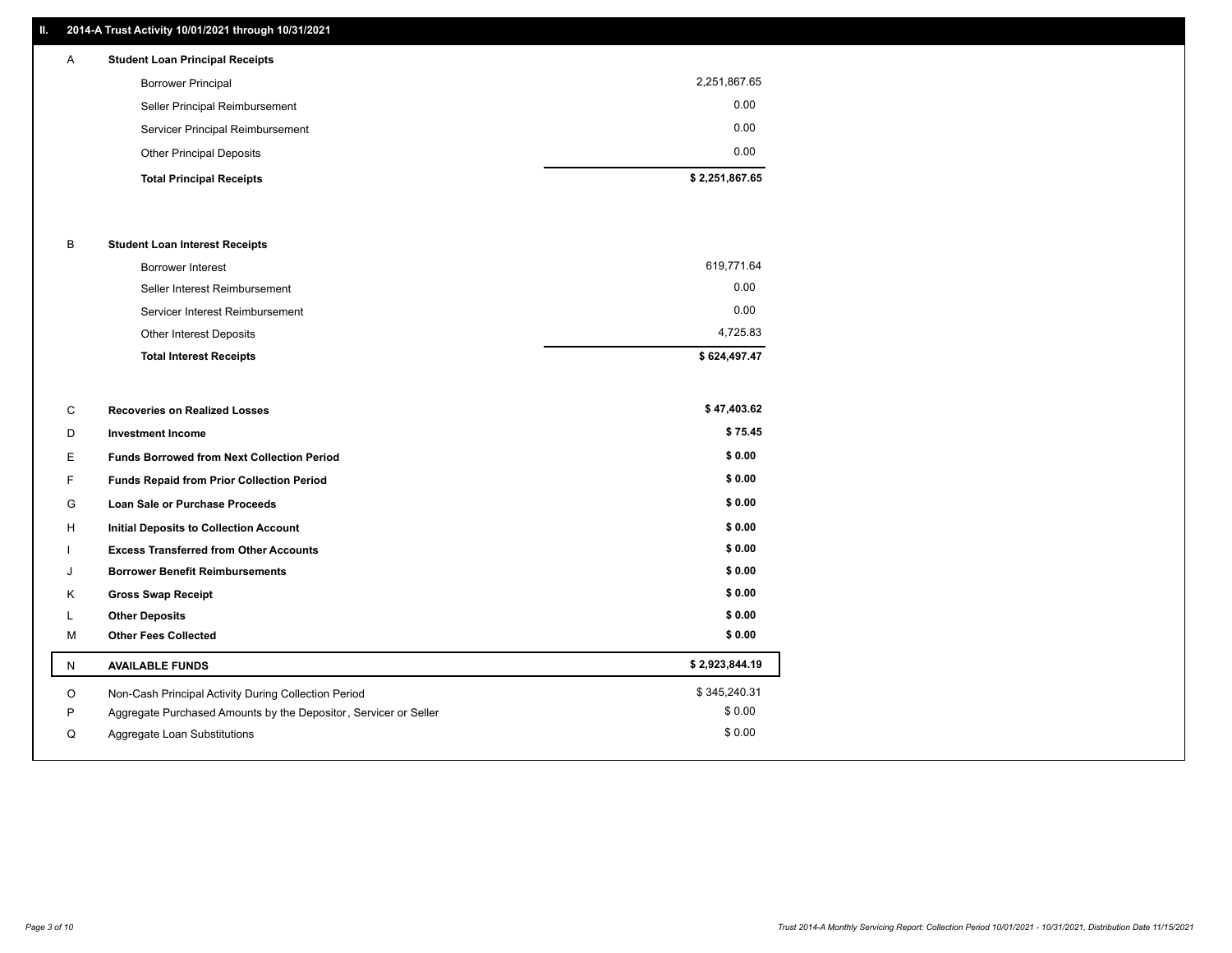|                   |                         | 10/31/2021               |         | 09/30/2021 |                  |                |                          |         |           |                  |                |
|-------------------|-------------------------|--------------------------|---------|------------|------------------|----------------|--------------------------|---------|-----------|------------------|----------------|
|                   |                         | <b>Wtd Avg</b><br>Coupon | # Loans | Principal  |                  | % of Principal | <b>Wtd Avg</b><br>Coupon | # Loans | Principal |                  | % of Principal |
| INTERIM:          | IN SCHOOL               |                          | 8.45%   | 38         | \$602,925.23     | 0.493%         |                          | 8.45%   | 38        | \$601,007.26     | 0.484%         |
|                   | <b>GRACE</b>            |                          | 9.11%   | 25         | \$309,743.68     | 0.253%         |                          | 8.67%   | 26        | \$334,608.78     | 0.269%         |
|                   | <b>DEFERMENT</b>        |                          | 8.55%   | 453        | \$6,002,997.38   | 4.911%         |                          | 8.52%   | 446       | \$5,965,874.59   | 4.801%         |
| <b>REPAYMENT:</b> | <b>CURRENT</b>          |                          | 7.69%   | 9,724      | \$103,690,793.01 | 84.830%        |                          | 7.68%   | 9,772     | \$103,519,659.75 | 83.301%        |
|                   | 30-59 DAYS DELINQUENT   |                          | 8.46%   | 160        | \$2,270,102.42   | 1.857%         |                          | 8.69%   | 161       | \$2,218,428.28   | 1.785%         |
|                   | 60-89 DAYS DELINQUENT   |                          | 8.81%   | 85         | \$1,328,698.29   | 1.087%         |                          | 8.80%   | 75        | \$1,266,476.82   | 1.019%         |
|                   | 90-119 DAYS DELINQUENT  |                          | 8.99%   | 59         | \$1,132,871.57   | 0.927%         |                          | 8.90%   | 78        | \$1,182,133.85   | 0.951%         |
|                   | 120-149 DAYS DELINQUENT |                          | 8.88%   | 62         | \$887,863.05     | 0.726%         |                          | 8.08%   | 32        | \$435,627.75     | 0.351%         |
|                   | 150-179 DAYS DELINQUENT |                          | 8.26%   | 31         | \$382,074.24     | 0.313%         |                          | 9.24%   | 27        | \$379,864.99     | 0.306%         |
|                   | > 179 DAYS DELINQUENT   |                          | 9.09%   | 33         | \$436,268.00     | 0.357%         |                          | 8.83%   | 21        | \$345,647.35     | 0.278%         |
|                   | FORBEARANCE             |                          | 8.60%   | 371        | \$5,189,476.26   | 4.246%         |                          | 8.09%   | 549       | \$8,022,529.82   | 6.456%         |
| <b>TOTAL</b>      |                         |                          |         | 11,041     | \$122,233,813.13 | 100.00%        |                          |         | 11,225    | \$124,271,859.24 | 100.00%        |
|                   |                         |                          |         |            |                  |                |                          |         |           |                  |                |

Percentages may not total 100% due to rounding \*

\*\* Smart Option Interest Only loans and \$25 Fixed Payment loans classified as in repayment whether student borrowers are in school, in grace, in deferment or required to make full principal and interest payments on their l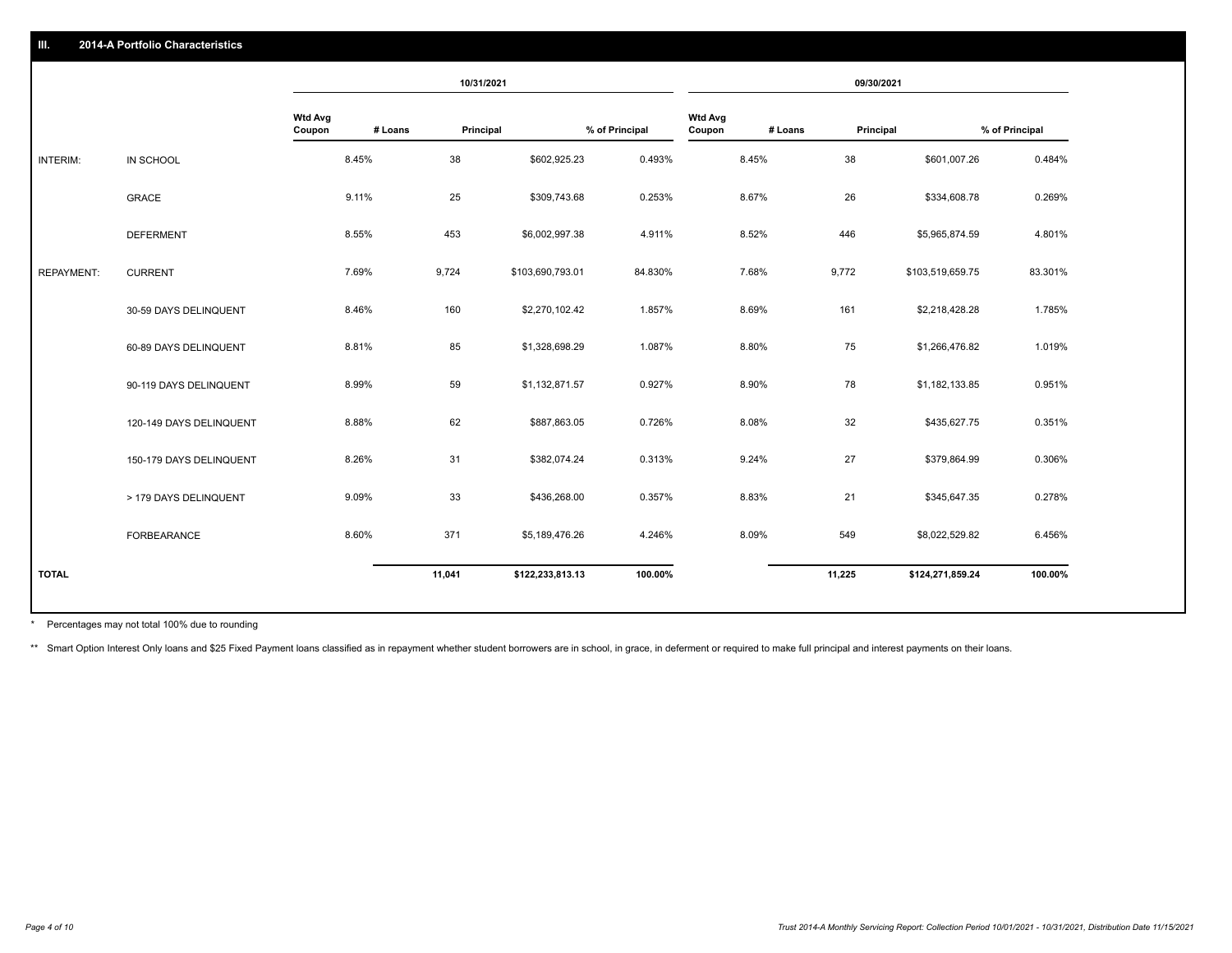|                                                         | 10/31/2021       | 9/30/2021        |
|---------------------------------------------------------|------------------|------------------|
| Pool Balance                                            | \$122,233,813.13 | \$124,271,859.24 |
| Total # Loans                                           | 11,041           | 11,225           |
| Total # Borrowers                                       | 8,681            | 8,819            |
| Weighted Average Coupon                                 | 7.83%            | 7.80%            |
| Weighted Average Remaining Term                         | 183.15           | 182.51           |
| Percent of Pool - Cosigned                              | 93.6%            | 93.6%            |
| Percent of Pool - Non Cosigned                          | 6.4%             | 6.4%             |
| Borrower Interest Accrued for Period                    | \$799,232.35     | \$783,916.58     |
| Outstanding Borrower Interest Accrued                   | \$3,553,714.08   | \$3,738,829.48   |
| Gross Principal Realized Loss - Periodic *              | \$15,565.77      | \$65,149.57      |
| Gross Principal Realized Loss - Cumulative *            | \$17,581,414.44  | \$17,565,848.67  |
| Delinquent Principal Purchased by Servicer - Periodic   | \$0.00           | \$0.00           |
| Delinquent Principal Purchased by Servicer - Cumulative | \$0.00           | \$0.00           |
| Recoveries on Realized Losses - Periodic                | \$47,403.62      | \$75,019.35      |
| Recoveries on Realized Losses - Cumulative              | \$2,376,834.25   | \$2,329,430.63   |
| Net Losses - Periodic                                   | $-$31,837.85$    | $-$9,869.78$     |
| Net Losses - Cumulative                                 | \$15,204,580.19  | \$15,236,418.04  |
| <b>Cumulative Gross Defaults</b>                        | \$17,581,414.44  | \$17,565,848.67  |
| Change in Gross Defaults                                | \$15,565.77      | \$65,149.57      |
| Non-Cash Principal Activity - Capitalized Interest      | \$361,008.86     | \$247,815.54     |
| Since Issued Total Constant Prepayment Rate (CPR) (1)   | 6.60%            | 6.67%            |
| <b>Loan Substitutions</b>                               | \$0.00           | \$0.00           |
| <b>Cumulative Loan Substitutions</b>                    | \$0.00           | \$0.00           |
| <b>Unpaid Master Servicing Fees</b>                     | \$0.00           | \$0.00           |
| <b>Unpaid Sub-Servicing Fees</b>                        | \$0.00           | \$0.00           |
| <b>Unpaid Administration Fees</b>                       | \$0.00           | \$0.00           |
| <b>Unpaid Carryover Master Servicing Fees</b>           | \$0.00           | \$0.00           |
| Unpaid Carryover Sub-Servicing Fees                     | \$0.00           | \$0.00           |
| Note Interest Shortfall                                 | \$0.00           | \$0.00           |

\* In accordance with the Sub-Servicer's current policies and procedures, after September 1, 2017 loans subject to bankruptcy claims generally will not be reported as a charged- off unless and until they are delinquent for

(1) Since Issued Total CPR calculations found in monthly servicing reports issued on or prior to September 15, 2015 originally included loans that were removed from the pool by the sponsor because they became ineligible fo between the cut-off date and settlement date. On October 5, 2015, Since Issued Total CPR calculations were revised to exclude these loans and all prior monthly servicing reports were restated . For additional information, *Issued CPR Methodology' found in section VIII of this report.*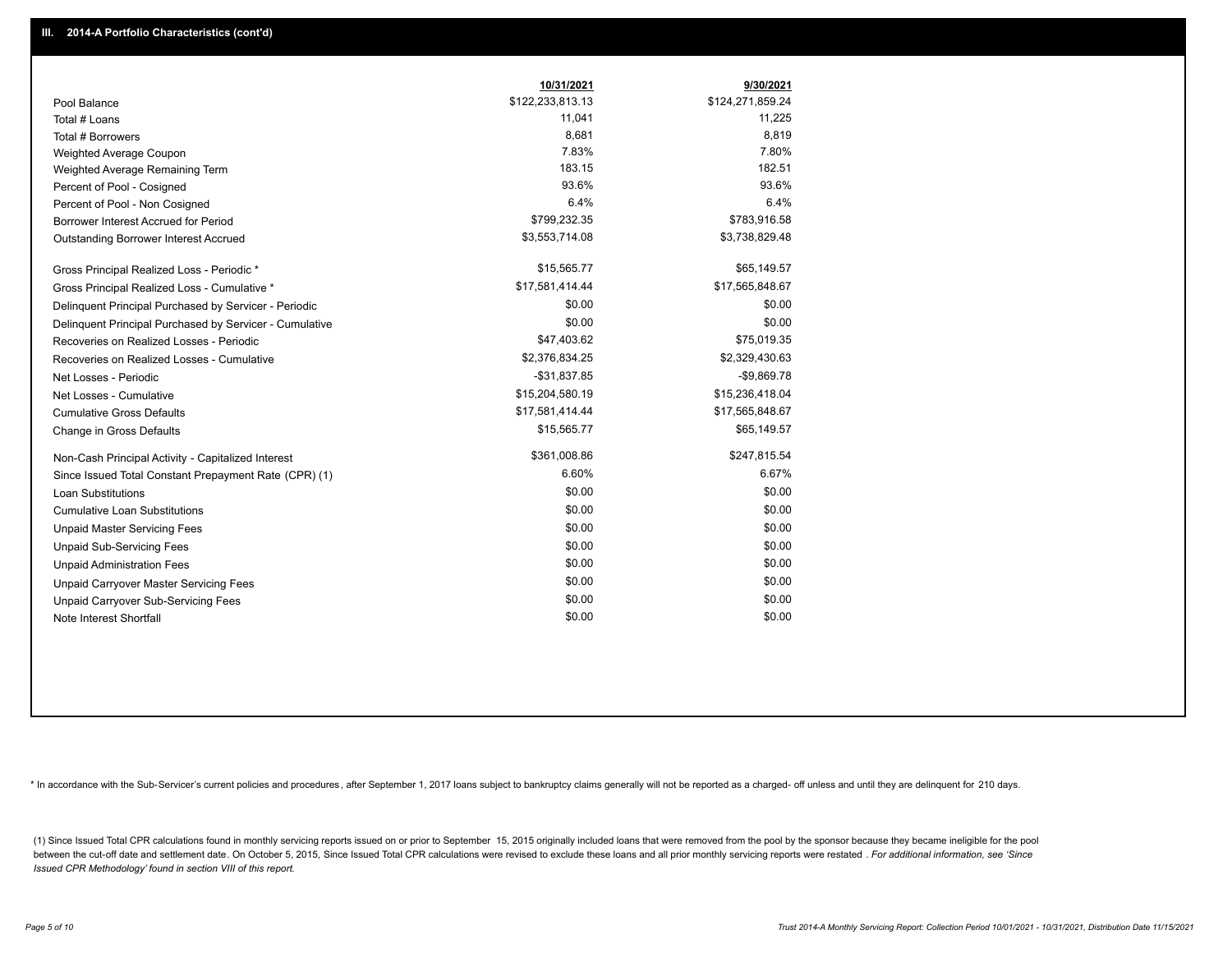## **IV. 2014-A Portfolio Statistics by Loan Program**

|                                                       | Weighted<br>Average | # LOANS | \$ AMOUNT        | $\frac{9}{6}$ * |
|-------------------------------------------------------|---------------------|---------|------------------|-----------------|
| - Smart Option Deferred Loans                         | 8.15%               | 5,764   | \$64,645,141.56  | 52.886%         |
| - Smart Option Fixed Pay Loans                        | 7.73%               | 3,249   | \$43,259,170.03  | 35.391%         |
| - Smart Option Interest-Only Loans                    | 6.68%               | 2,028   | \$14,329,501.54  | 11.723%         |
| - Other Loan Programs                                 | 0.00%               | 0.00    | \$0.00           | 0.000%          |
| <b>Total</b>                                          | 7.83%               | 11,041  | \$122,233,813.13 | 100.000%        |
| Prime Indexed Loans -- Monthly Reset Adjustable       |                     |         | \$0.00           |                 |
| Prime Indexed Loans -- Monthly Reset Non-Adjustable   |                     |         | \$0.00           |                 |
| Prime Indexed Loans -- Quarterly Reset Adjustable     |                     |         | \$0.00           |                 |
| Prime Indexed Loans -- Quarterly Reset Non-Adjustable |                     |         | \$0.00           |                 |
| Prime Indexed Loans -- Annual Reset                   |                     |         | \$0.00           |                 |
| T-Bill Indexed Loans                                  |                     |         | \$0.00           |                 |
| <b>Fixed Rate Loans</b>                               |                     |         | \$15,501,678.99  |                 |
| <b>LIBOR Indexed Loans</b>                            |                     |         | \$106,732,134.14 |                 |
|                                                       |                     |         |                  |                 |

\* Note: Percentages may not total 100% due to rounding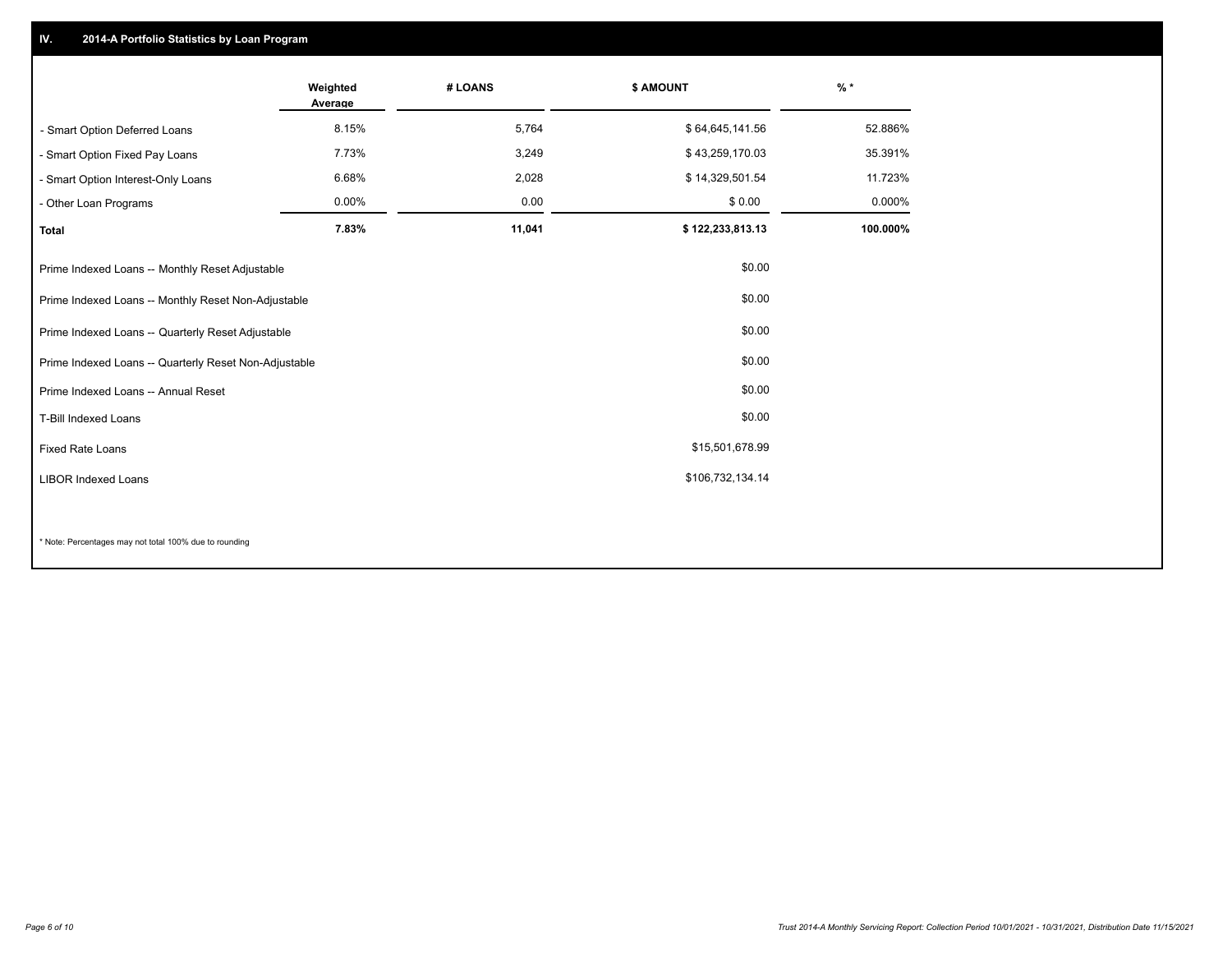| V. | 2014-A Reserve Account and Principal Distribution Calculations                                                                                                                                |                  |  |
|----|-----------------------------------------------------------------------------------------------------------------------------------------------------------------------------------------------|------------------|--|
| А. | <b>Reserve Account</b>                                                                                                                                                                        |                  |  |
|    |                                                                                                                                                                                               |                  |  |
|    | Specified Reserve Account Balance                                                                                                                                                             | \$958,735.00     |  |
|    | Actual Reserve Account Balance                                                                                                                                                                | \$958,735.00     |  |
| В. | <b>Principal Distribution Amount</b>                                                                                                                                                          |                  |  |
|    | Class A Notes Outstanding<br>i.                                                                                                                                                               | \$45,703,366.88  |  |
|    | Pool Balance<br>ii.                                                                                                                                                                           | \$122,233,813.13 |  |
|    | First Priority Principal Distribution Amount (i - ii)<br>iii.                                                                                                                                 | \$0.00           |  |
|    |                                                                                                                                                                                               |                  |  |
|    | Class A and B Notes Outstanding<br>iv.                                                                                                                                                        | \$81,703,366.88  |  |
|    | <b>First Priority Principal Distribution Amount</b><br>v.                                                                                                                                     | \$0.00           |  |
|    | Pool Balance<br>vi.                                                                                                                                                                           | \$122,233,813.13 |  |
|    | Specified Overcollateralization Amount<br>vii.                                                                                                                                                | \$42,184,330.00  |  |
|    | Regular Principal Distribution Amount (iv - v) - (vi - vii)<br>viii.                                                                                                                          | \$1,653,883.75   |  |
|    |                                                                                                                                                                                               |                  |  |
|    | Notes Outstanding<br>ix.                                                                                                                                                                      | \$123,703,366.88 |  |
|    | <b>First Priority Principal Distribution Amount</b><br>х.                                                                                                                                     | \$0.00           |  |
|    | Regular Principal Distribution Amount<br>xi.                                                                                                                                                  | \$1,653,883.75   |  |
|    | Available Funds (after payment of waterfall items A through J) *<br>xii.                                                                                                                      | \$832,790.90     |  |
|    | Additional Principal Distribution Amount (min(ix - x - xi, xiii))<br>xiii.                                                                                                                    | \$416,395.45     |  |
|    | * Represents 50% of value if the principal balance of the notes is greater than 10% of initial principal balance of the notes or the Class A and Class B note are reduced to 0, otherwise the |                  |  |

full value is shown.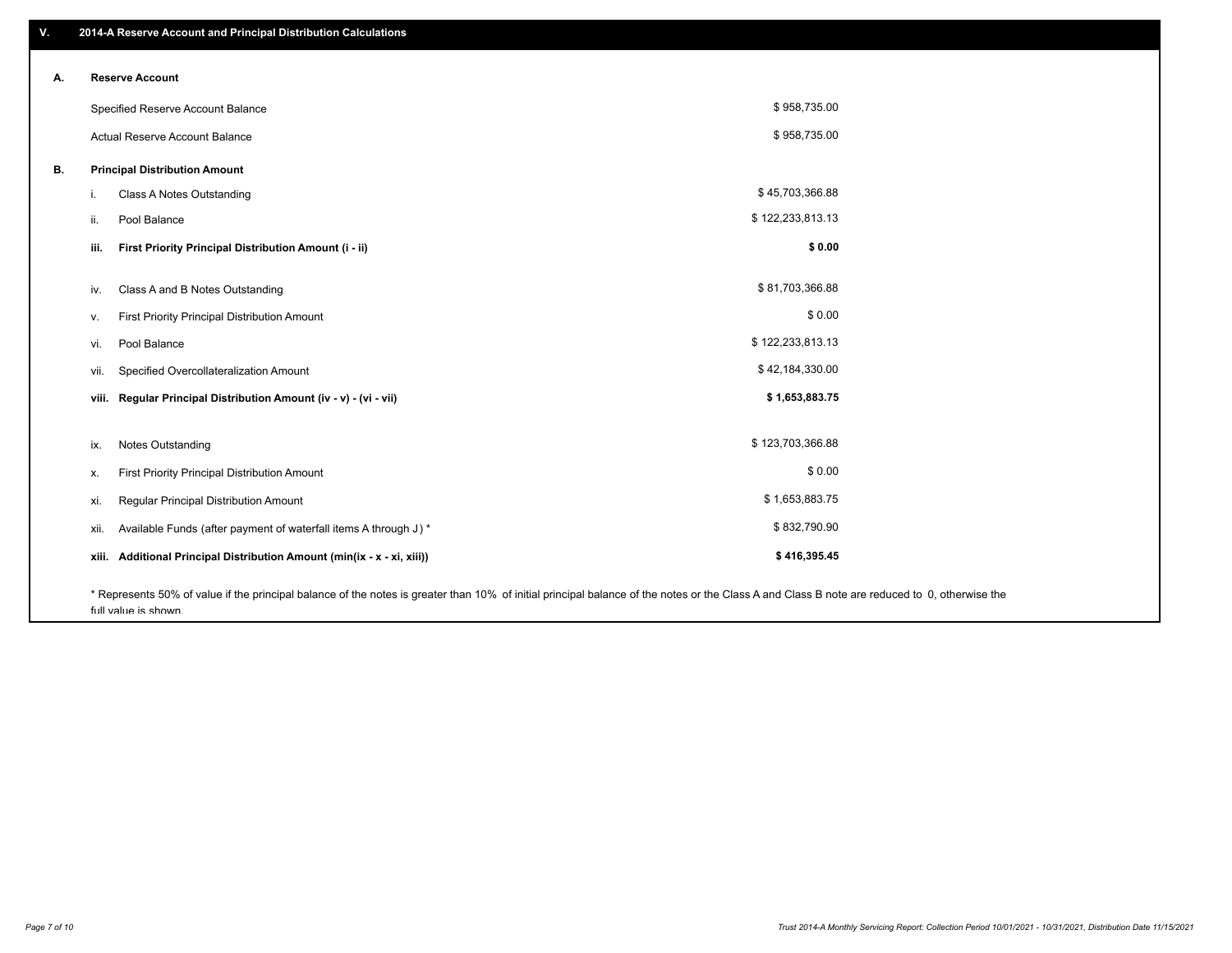| 2014-A Waterfall for Distributions<br>VI.     |                                                                                                                                                                                                       |                  |                      |
|-----------------------------------------------|-------------------------------------------------------------------------------------------------------------------------------------------------------------------------------------------------------|------------------|----------------------|
|                                               |                                                                                                                                                                                                       | Paid             | <b>Funds Balance</b> |
| <b>Total Available Funds</b>                  |                                                                                                                                                                                                       |                  | \$2,923,844.19       |
| <b>Trustee Fees</b><br>Α                      |                                                                                                                                                                                                       | \$0.00           | \$2,923,844.19       |
| В<br>i. Master Servicing Fees                 |                                                                                                                                                                                                       | \$5,159.95       | \$2,918,684.24       |
| ii. Sub-Servicing Fees                        |                                                                                                                                                                                                       | \$85,257.22      | \$2,833,427.02       |
| C<br>i. Administration Fees                   |                                                                                                                                                                                                       | \$6,667.00       | \$2,826,760.02       |
|                                               | ii. Unreimbursed Administrator Advances plus any Unpaid                                                                                                                                               | \$0.00           | \$2,826,760.02       |
| D                                             | Class A Noteholders Interest Distribution Amount                                                                                                                                                      | \$62,585.37      | \$2,764,174.65       |
| E<br><b>First Priority Principal Payment</b>  |                                                                                                                                                                                                       | \$0.00           | \$2,764,174.65       |
| F                                             | Class B Noteholders Interest Distribution Amount                                                                                                                                                      | \$120,000.00     | \$2,644,174.65       |
| G                                             | Class C Noteholders Interest Distribution Amount                                                                                                                                                      | \$157,500.00     | \$2,486,674.65       |
| H<br>Reinstatement Reserve Account            |                                                                                                                                                                                                       | \$0.00           | \$2,486,674.65       |
| Regular Principal Distribution                |                                                                                                                                                                                                       | \$1,653,883.75   | \$832,790.90         |
| i. Carryover Master Servicing Fees<br>J       |                                                                                                                                                                                                       | \$0.00           | \$832,790.90         |
| ii. Carryover Sub-servicing Fees              |                                                                                                                                                                                                       | \$0.00           | \$832,790.90         |
| Additional Principal Distribution Amount<br>K |                                                                                                                                                                                                       | \$416,395.45     | \$416,395.45         |
| Unpaid Expenses of Trustee<br>L               |                                                                                                                                                                                                       | \$0.00           | \$416,395.45         |
| М<br>Unpaid Expenses of Administrator         |                                                                                                                                                                                                       | \$0.00           | \$416,395.45         |
| N                                             | Remaining Funds to the Excess Distribution Certificateholder                                                                                                                                          | \$416,395.45     | \$0.00               |
| <b>Waterfall Conditions</b>                   |                                                                                                                                                                                                       |                  |                      |
|                                               |                                                                                                                                                                                                       |                  |                      |
| А.                                            | <b>Class C Noteholders' Interest Distribution Condition</b>                                                                                                                                           |                  |                      |
| Pool Balance<br>j.                            |                                                                                                                                                                                                       | \$122,233,813.13 |                      |
| Class A and B Notes Outstanding<br>ii.        |                                                                                                                                                                                                       | \$81,703,366.88  |                      |
| iii.                                          | Class C Noteholders' Interest Distribution Ratio (i / ii)                                                                                                                                             | 149.61%          |                      |
| Minimum Ratio<br>iv.                          |                                                                                                                                                                                                       | 110.00%<br>Y     |                      |
| v.                                            | Is the Class C Noteholders' Interest Distribution Condition Satisfied (iii > iv)                                                                                                                      |                  |                      |
|                                               | * Note: If the Class C Noteholders' Interest Distribution Condition is satisfied then the amount of interest accrued at the Class C Rate for the Accrual Period is Released on the distribution Date. |                  |                      |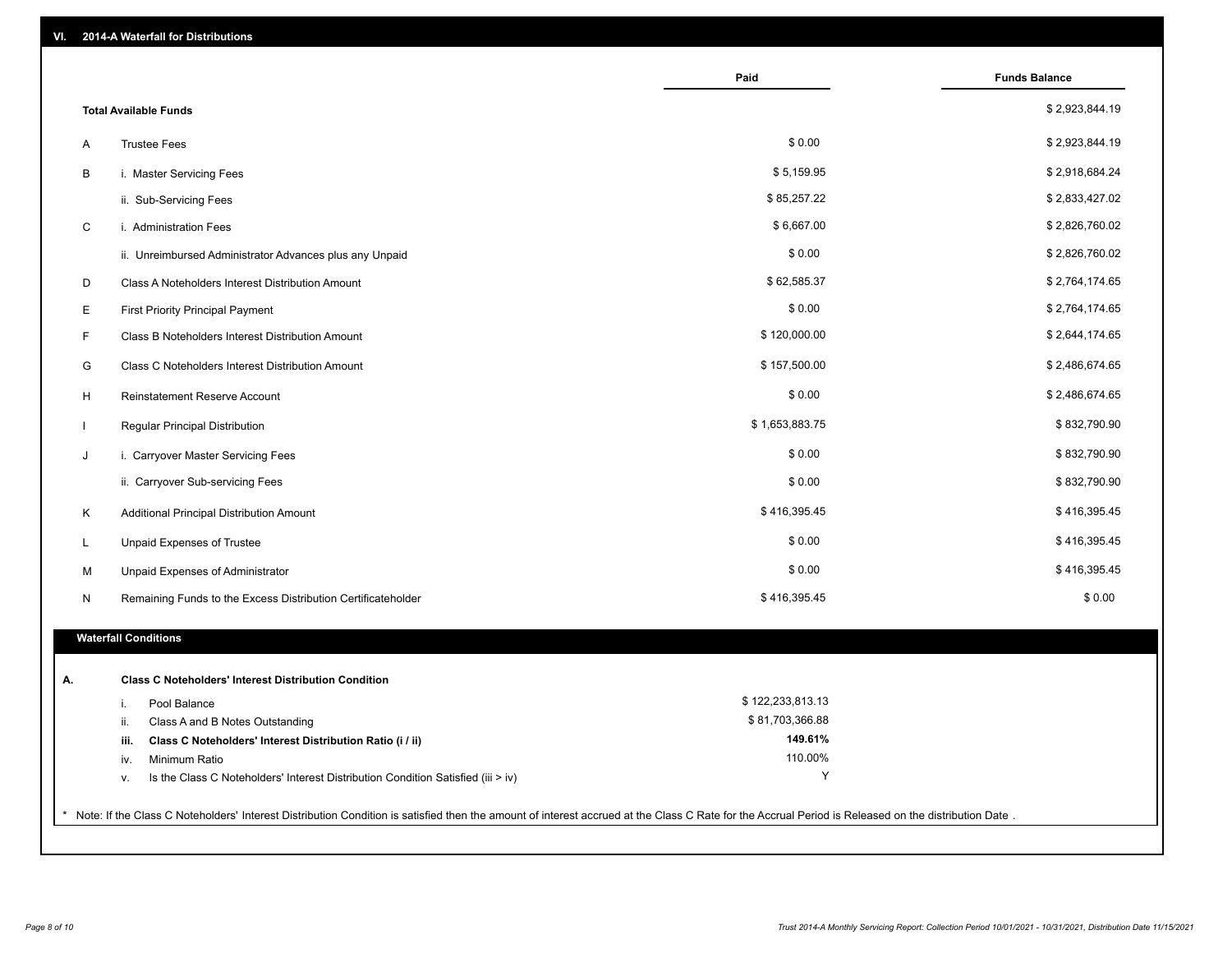| <b>Distribution Amounts</b>                                |                         |                         |                         |
|------------------------------------------------------------|-------------------------|-------------------------|-------------------------|
|                                                            | A3                      | в                       | c                       |
| Cusip/Isin                                                 | 784456AD7               | 784456AE5               | 784456AF2               |
| <b>Beginning Balance</b>                                   | \$45,703,366.88         | \$36,000,000.00         | \$42,000,000.00         |
| Index                                                      | <b>LIBOR</b>            | <b>FIXED</b>            | <b>FIXED</b>            |
| Spread/Fixed Rate                                          | 1.50%                   | 4.00%                   | 4.50%                   |
| Record Date (Days Prior to Distribution)                   | 1 NEW YORK BUSINESS DAY | 1 NEW YORK BUSINESS DAY | 1 NEW YORK BUSINESS DAY |
| <b>Accrual Period Begin</b>                                | 10/15/2021              | 10/15/2021              | 10/15/2021              |
| <b>Accrual Period End</b>                                  | 11/15/2021              | 11/15/2021              | 11/15/2021              |
| Daycount Fraction                                          | 0.08611111              | 0.08333333              | 0.08333333              |
| Interest Rate*                                             | 1.59025%                | 4.00000%                | 4.50000%                |
| <b>Accrued Interest Factor</b>                             | 0.001369382             | 0.003333333             | 0.003750000             |
| <b>Current Interest Due</b>                                | \$62,585.37             | \$120,000.00            | \$157,500.00            |
| Interest Shortfall from Prior Period Plus Accrued Interest | $\mathsf{\$}$ -         | $$ -$                   | $\mathcal{S}$ -         |
| <b>Total Interest Due</b>                                  | \$62,585.37             | \$120,000.00            | \$157,500.00            |
| <b>Interest Paid</b>                                       | \$62,585.37             | \$120,000.00            | \$157,500.00            |
| Interest Shortfall                                         | $\mathsf{\$}$ -         | $\mathsf{\$}$ -         | $$ -$                   |
| <b>Principal Paid</b>                                      | \$2,070,279.20          | $$ -$                   | $\mathsf{\$}$ -         |
| <b>Ending Principal Balance</b>                            | \$43,633,087.68         | \$36,000,000.00         | \$42,000,000.00         |
| Paydown Factor                                             | 0.041405584             | 0.000000000             | 0.000000000             |
| <b>Ending Balance Factor</b>                               | 0.872661754             | 1.000000000             | 1.000000000             |

\* Pay rates for Current Distribution. For the interest rates applicable to the next distribution date, please see https://www.salliemae.com/about/investors/data/SMBabrate.txt.

**VII. 2014-A Distributions**